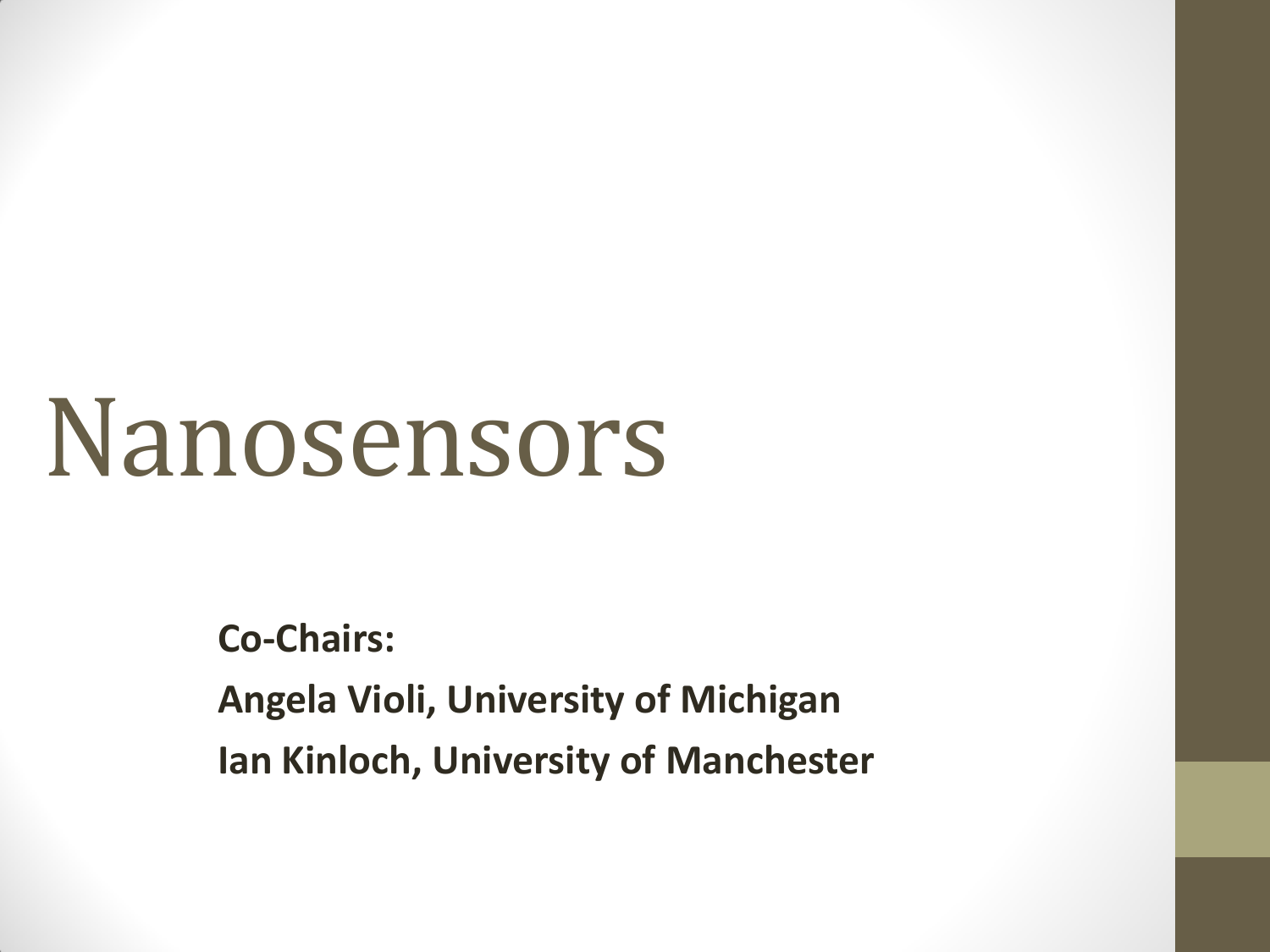### Introduction

• "Nano" - one dimension less than 100 nm in length







• Naturally, given the importance of measurement and detection in the field, sensors are major application area.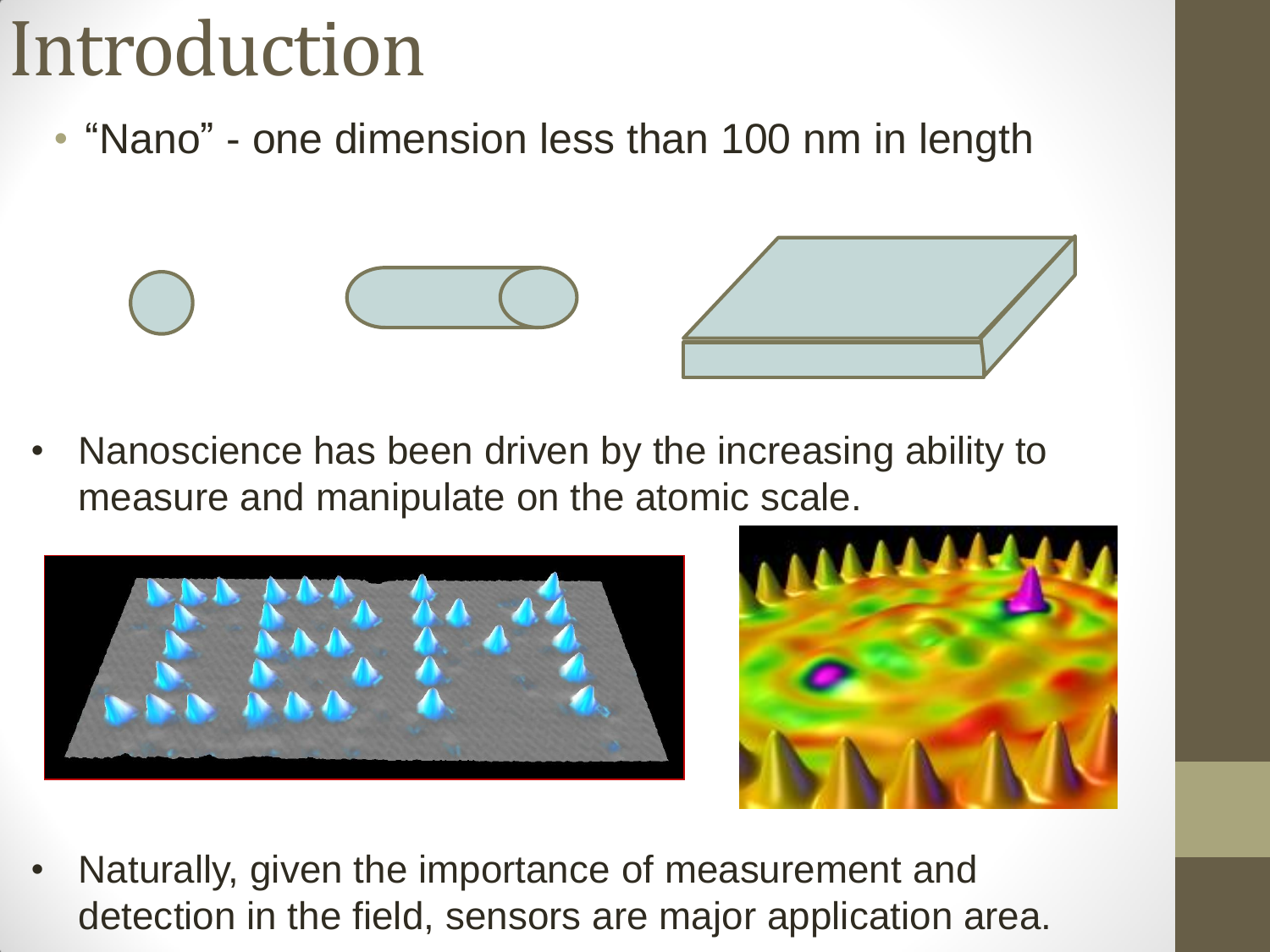#### Sensors



**3. Signal Transducer**

In the case of nanosensors the goals are:

- Next generation of lab & industrial sensors (single molecule)
- Next generation healthcare for pharma and personalised medicine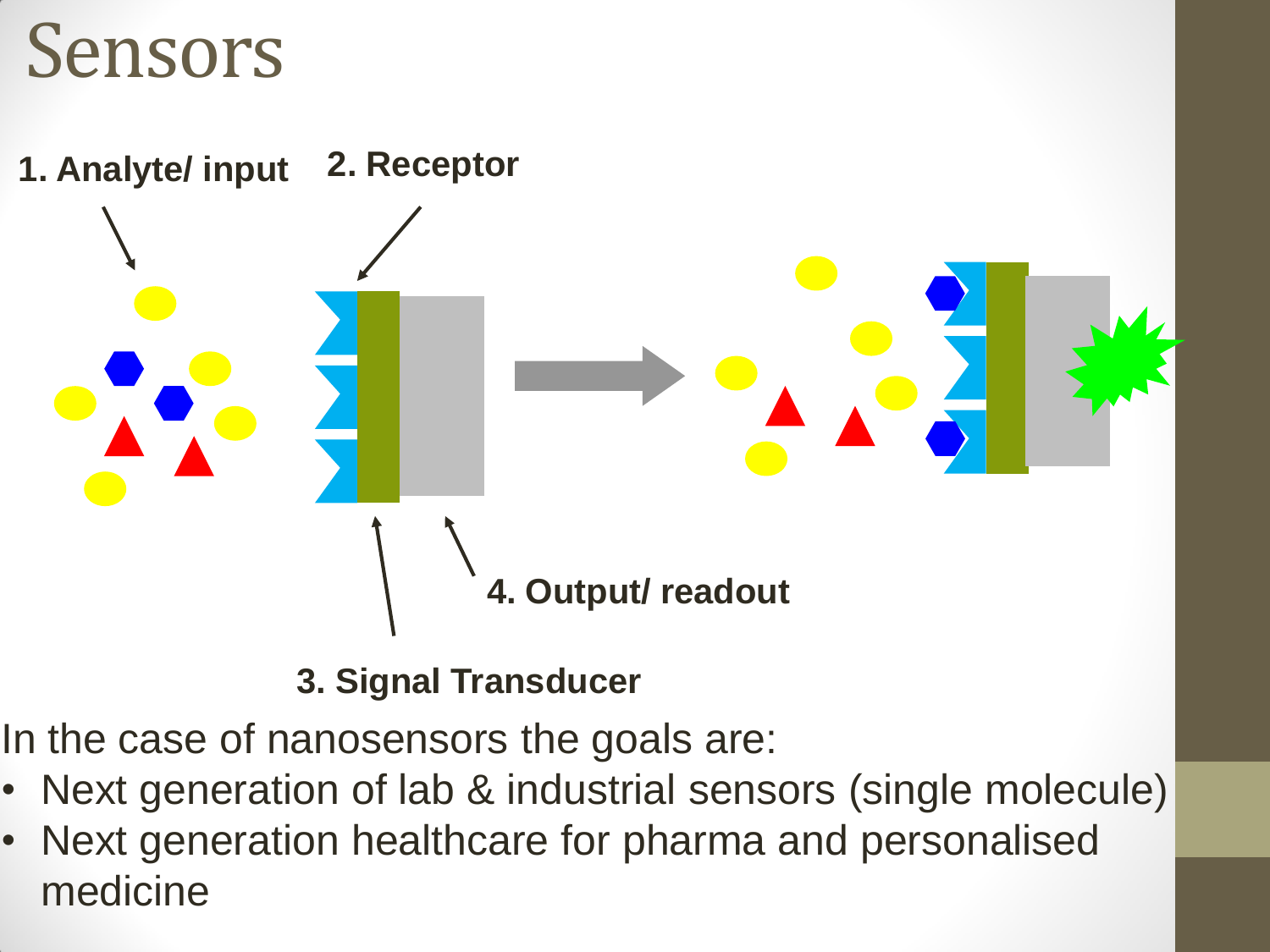## Why nano? – Unique properties

#### **Quantisation - Optical**





#### **Vibrational resonance | | Electronic**



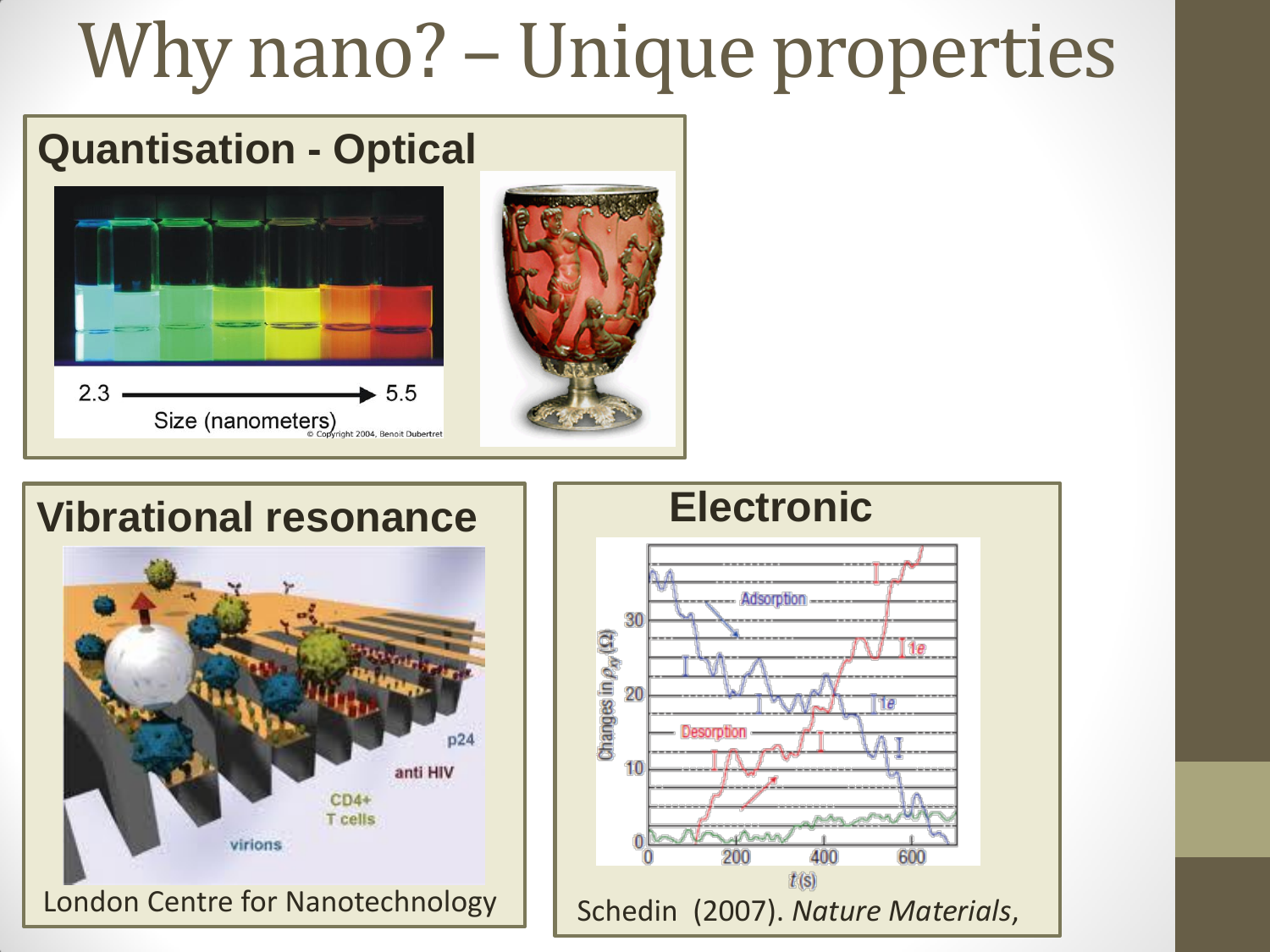### Why nano? - Size

- Faster response time
- •Lower analyte consumption
- •Sensitivity
- •Larger surface and contact areas
- •Interface with biology, e.g. using DNA and protein aptamers to detect the signal •Multiplexing (measuring multiple
- analytes simultaneously)
	- $\Rightarrow$  Lab on a chip
- •Intracellular sensing

#### **DNA/mRNA**



#### **Intra cellular**

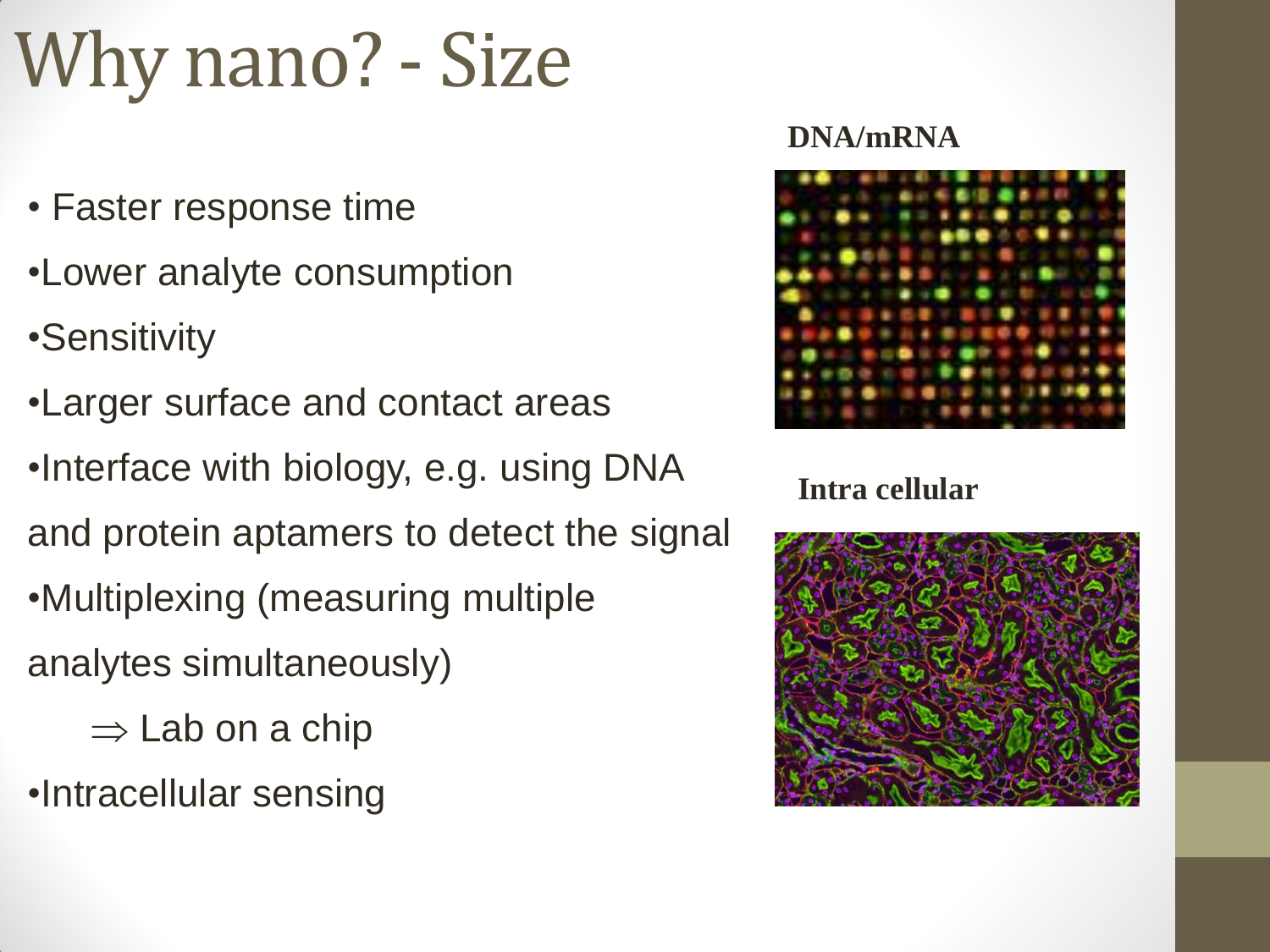# Challenges

- Selectivity
- Sensitivity
- Device design
	- New Materials
	- Fluid handling and behaviour
	- Array printing
	- Data handling and interpretation
- Production and scale-up
- Commercialisation